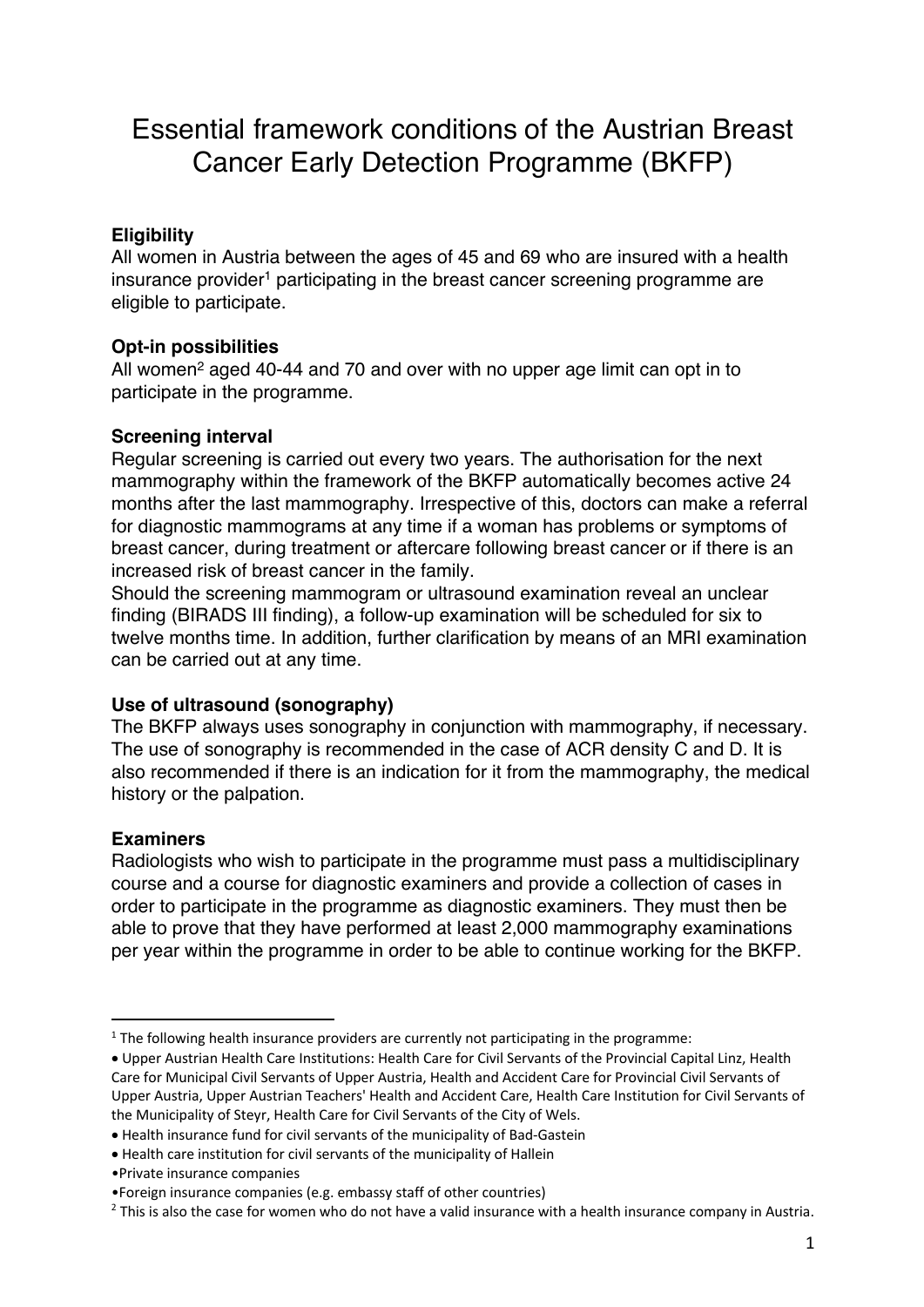Practices are subject to strict quality regulations, including the exclusive use of digital mammography systems or regular external quality assurance measures. In addition to the examiners, each practice must also demonstrate a minimum of 2,000 mammograms per year.

#### **Assessment**

If suspicious findings are detected as part of the programme, the screening practice where the diagnosis has been made must refer the woman in question for a follow-up or for any treatment planning required.

The strict quality regulations of the screening programme also apply to assessment centres that carry out follow-up examinations.

The assessment is divided into additional imaging examinations (additional mammography images, ultrasound examinations or MRI of the breast) or invasive measures such as image-guided biopsies.

### **Independent double assessment**

As part of the BKFP, an independent double assessment is carried out – with no additional appointment required for women. The first and second examiner each prepare a report on the radiological density (D 1-3) without consultation between the two and classify the final result according to BIRADS (1-6).

However, only the first examiner is able to perform a sonography. If the results of the two findings are not congruent, they will be discussed in a consensus conference, during the course of which a final classification, coding and thus reporting will be made.

### **Data collection**

Data is recorded in defined data record forms and transmitted pseudonymously from all practices in Austria to a central office.

Evaluation is carried out by the Department of Medical Statistics of the Medical University of Graz, while Gesundheit Österreich GmbH on behalf of the Federal Ministry of Health. Within the framework of the evaluation, a comparison is made with the comparative parameters prescribed in the European guidelines in order to document the high-quality work in Austria and the fulfilment of the EU standards.

#### **Invitation system**

Women between 45 and 69 years of age with valid health insurance with a provider participating in the BKFP and complete personal data (name, date of birth and mailing address) will automatically be able to participate in the BKFP from their 45th birthday. The e-card authorisation is activated on the first day of the month in which the woman turns 45. The e-card authorisation is then automatically activated for the BKFP every two years after a screening mammography or diagnostic mammography. If a shorter-term follow-up examination is necessary based on a BIRADS 3 classification, the e-card authorisation will be activated for the BKFP again after 6 or 12 months. In addition to e-card authorisation activation, the insurer will send a reminder of the breast cancer screening examination.

Women between 40 and 45 years of age and from 70 years of age can register for the BKFP by telephone using the BKFP service line 0800 500 181, by email to